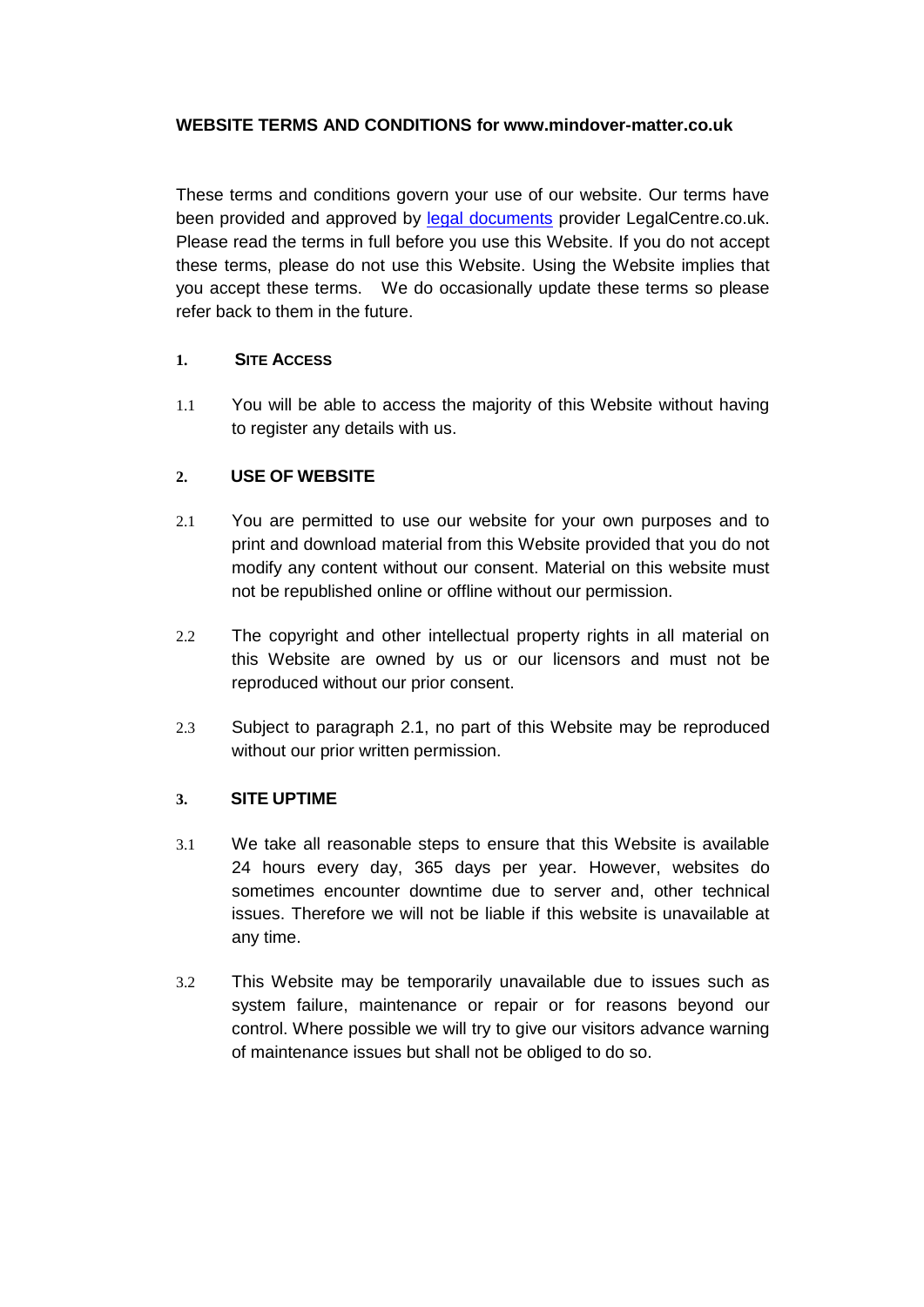# **4. VISITOR CONDUCT**

- 4.1 With the exception of personally identifiable information, the use of which is covered under our **Privacy Policy** any material you send or post to this Website shall be considered non-proprietary and not confidential. Unless you advise to the contrary we will be free to copy, disclose, distribute, incorporate and otherwise use such material for any and all purposes.
- 4.2 When using this website you shall not post or send to or from this Website any material:
	- (a) for which you have not obtained all necessary consents;
	- (b) that is discriminatory, obscene, pornographic, defamatory, liable to incite racial hatred, in breach of confidentiality or privacy, which may cause annoyance or inconvenience to others, which encourages or constitutes conduct that would be deemed a criminal offence, give rise to a civil liability, or otherwise is contrary to the law in the United Kingdom;
	- (c) which is harmful in nature including, and without limitation, computer viruses, Trojan horses, corrupted data, or other potentially harmful software or data.

# **5. LINKS TO AND FROM OTHER WEBSITES**

- 5.1 Any links to third party websites located on this Website are provided for your convenience only. We have not reviewed each third party website and have no responsibility for such third party websites or their content. We do not endorse the third party websites or make representations about them or any material contained in them. If you choose to access a third party website linked to from this Website, it is at your own risk.
- 5.2 If you would like to link to this Website, you may only do so on the basis that you link to, but do not replicate, any page on this Website, and subject to the following conditions:
	- (a) you do not in any way imply that we are endorsing any services or products unless this has been specifically agreed with us;
	- (b) you do not misrepresent your relationship with us or present any false information about us;
	- (c) you do not link from a website that is not owned by you; and
	- (d) your website does not contain content that is offensive, controversial, infringes any intellectual property rights or other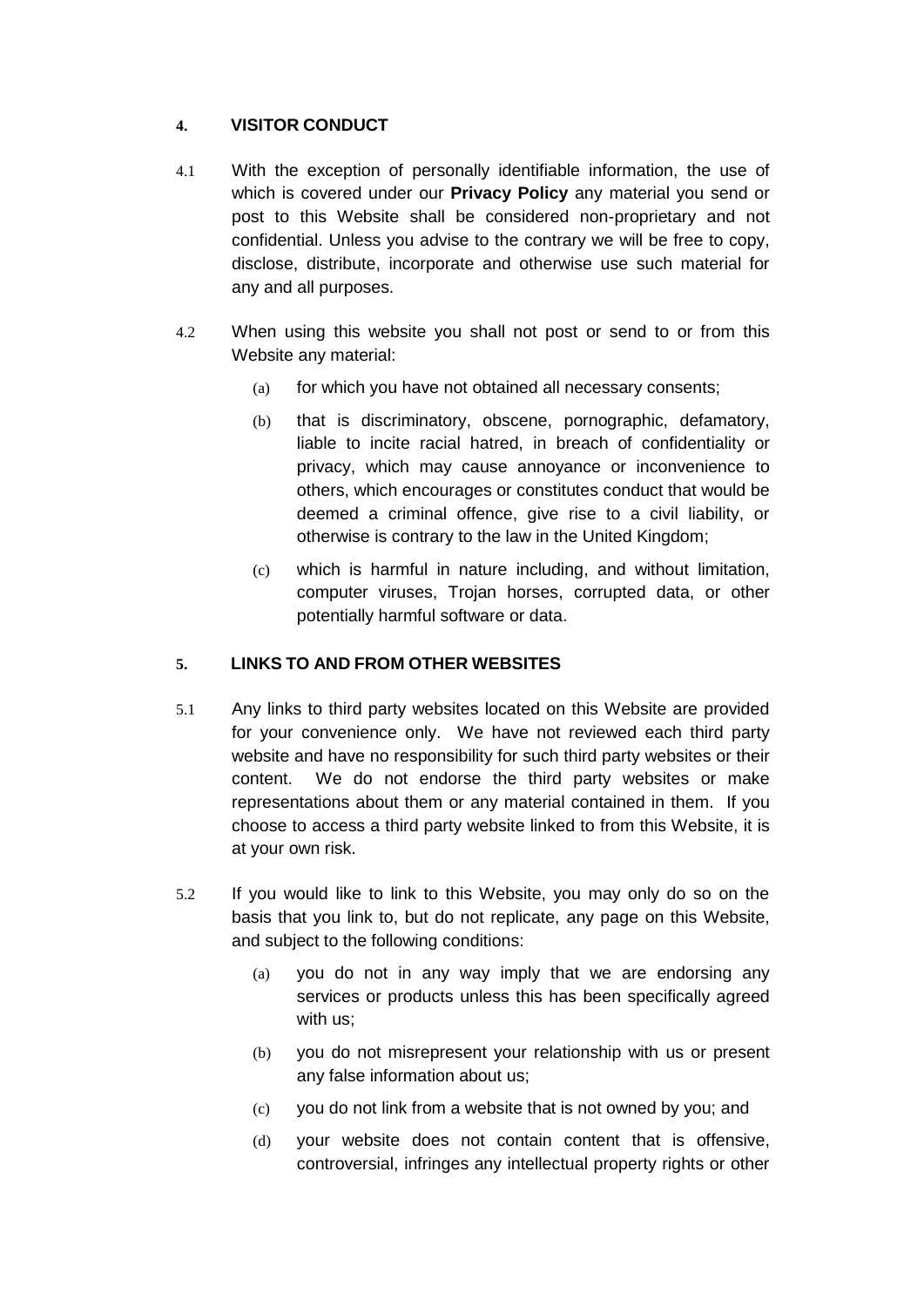rights of any other person or does not comply in any way with the law in the United Kingdom.

5.3 If you choose to link to our website in breach of Paragraph 5.2 you shall fully indemnify us for any loss or damage suffered as a result of your actions.

# **6. DISCLAIMER**

- 6.1 We take all reasonable steps to ensure that the information on this Website is correct. However, we do not guarantee the correctness or completeness of material on this Website. We may make changes to the material on this Website at any time and without notice. The material on this Website may be out of date, or on rare occasions incorrect and we make no commitment to ensure that such material is correct or up to date.
- 6.2 The material at this Website is provided without any conditions or warranties of any kind. To the maximum extent permitted by law, we provide access and use of this website on the basis that we exclude all representations, warranties and conditions which but for these Terms may have effect in relation to this Website.

# **7. EXCLUSION OF LIABILITY**

- 7.1 Neither we nor any other party (whether or not involved in producing, maintaining or delivering this Website), shall be liability or responsible for any kind of loss or damage that may result to you or a third party as a result of your or their use of our website. This exclusion shall include servicing or repair costs and, without limitation, any other direct, indirect or consequential loss, and whether in tort or contract or otherwise in connection with this Website.
- 7.2 Nothing in these Terms shall exclude or limit liability for (i) death or personal injury caused by negligence (as defined by the Unfair Contract Terms Act 1977); (ii) fraud; (iii) misrepresentation as to a fundamental matter; or (iv) any liability which cannot be excluded or limited under the law of the United Kingdom.

# **8. GOVERNING JURISDICTION**

This Legal Notice shall be governed by and construed in accordance with English law. Any dispute(s) arising in connection with this Legal Notice are subject to the exclusive jurisdiction of England and Wales.